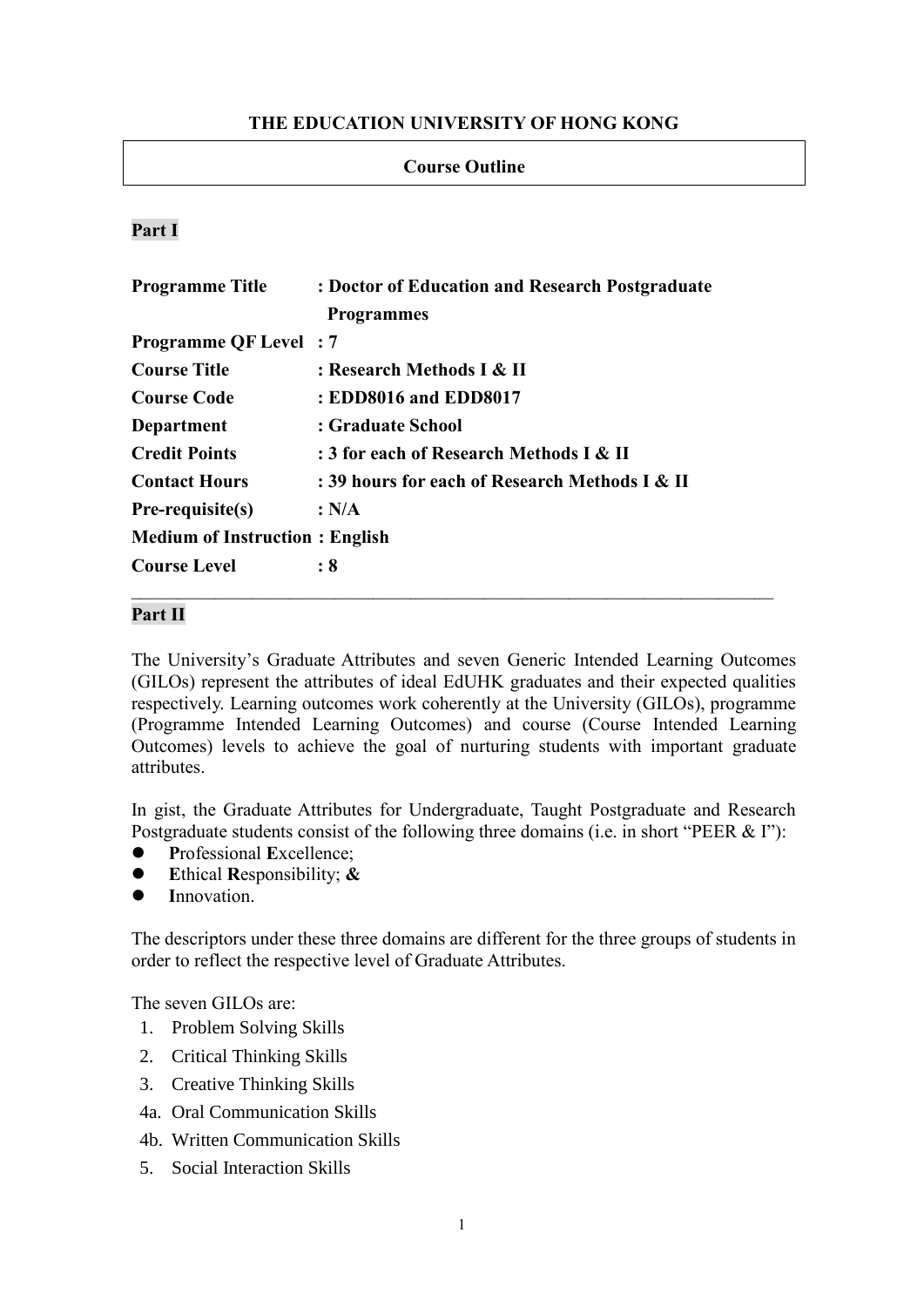#### 6. Ethical Decision Making

7. Global Perspectives

### **1. Course Synopsis**

Research Method Blocks together aim to start building students' foundation knowledge of quantitative and qualitative methods at a doctoral level. Then the Blocks will provide students with a deeper understanding of concepts and principles in quantitative research methods and to advance their mastery of qualitative research skills. Students will develop competence in quantitative and qualitative research through lectures, critical reading, discussions, hands-on practices in study design, data collection and analysis.

The two courses together consist of eleven module blocks: (i) one block of Fundamental of Statistical Concepts; (ii) four blocks of quantitative methods; (iii) three blocks of qualitative methods; (iv) two blocks of methods for humanities and (v) one block of fundamentals of educational and social research methods. The integration of the elevenmodule blocks provides solid training and background for doctoral studies in education, social sciences and humanities. Students can choose and complete a minimum of six out of eleven module blocks after consultation with their supervisors / Programme Director / Area Coordinators.

#### **1.1 Sub-synopsis**

#### **Fundamental Concepts of Statistics**

This Block is for students with very little or no prior training in statistics and prepares them if they wish to proceed to enroll in the Blocks covering quantitative methods.

### **Quantitative Research Methods**

The four Blocks together covers introductory (1 Block) to intermediate (1 Block) to advanced (2 Blocks) methods commonly used in studies employing quantitative or mixed methods. Topics covered include basic inferential statistics, correlation and regression, the concept and analysis of moderation and mediation, as well as path models and structural equation models. The analysis of real world data using statistical packages such as SPSS and R will also be included.

#### **Qualitative Research Methods**

The 3 Blocks together serves as an introduction to qualitative research methods, with a core focus on the interactive and iterative nature of qualitative research design consisting of the components of researcher identity, research goals, conceptual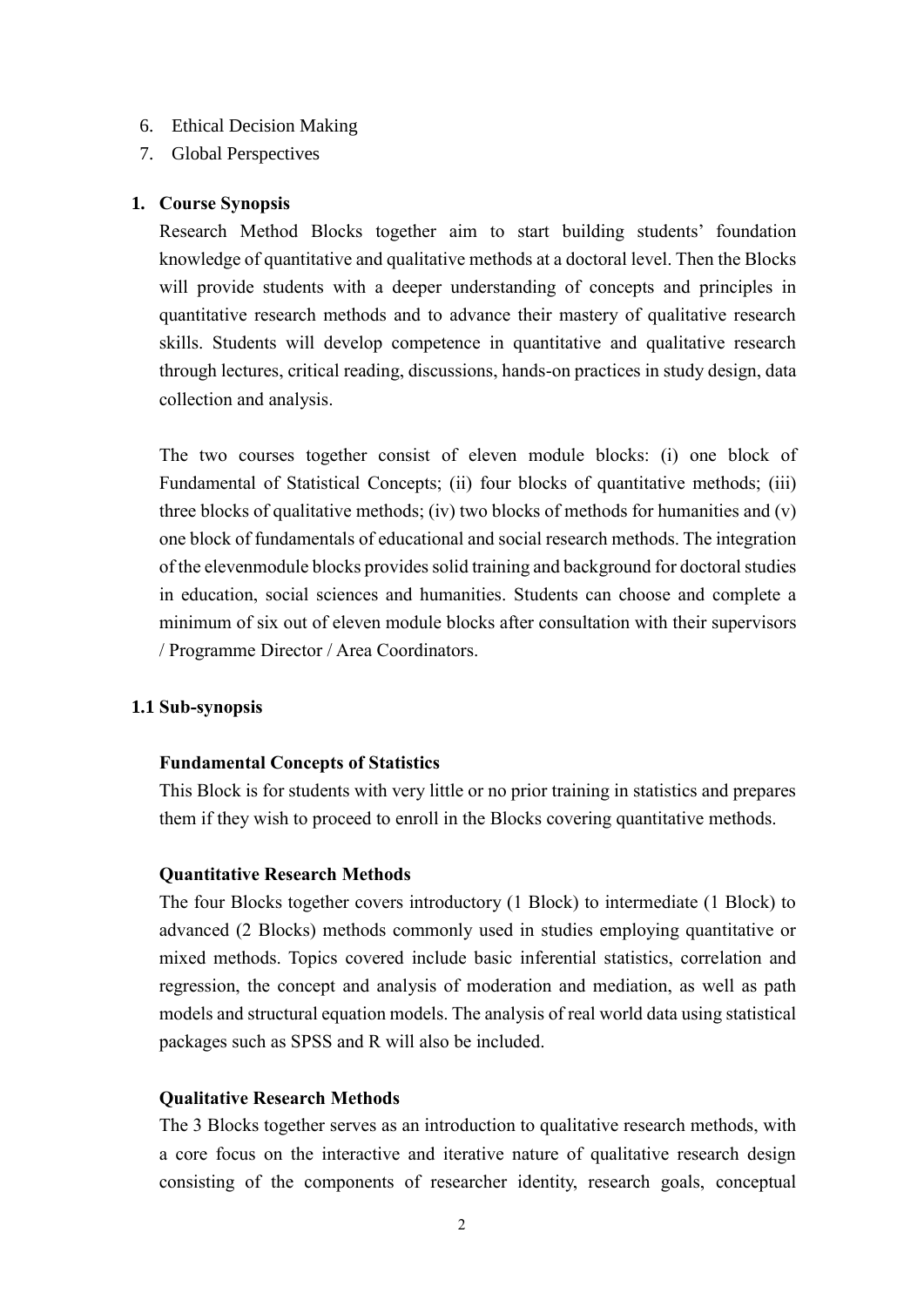frameworks, qualitative research approaches and questions, data collection and analysis, and questions of quality and validity. Assessment tasks are designed to engage students in continual reflection on and active participation in design, data collection and analysis, and using the results to strengthen research proposals.

### **Research Methods for Humanities**

The 2 Blocks together will acquaint students with approaches, methods, and theories needed to understand and employ in research in the humanities. Students will begin to articulate a plan for completing their own doctoral project. One Block will focus on research approaches and different methods commonly used in the area of linguistics and applied linguistics. It will introduce students to the current trends in linguistics research in various major areas of linguistics. Another Block will focus on preparing students to understand their own work in relation to dominant paradigms and trends in their own field of research, whether it be English or Chinese literatures, English or Chinese literary cultures.

## **Fundamentals of Educational and Social Research Methods**

This Block is for students with basic knowledge in educational and social research methods, and prepare them to design questionnaire and to select suitable approaches and research methods in policy research and curriculum and teaching research.

## **2. Course Intended Learning Outcomes** (CILOs)

*Upon completion of the block(s) provided by Research Methods I & II, students will be able to achieve the following CILO(s) based on their selection of block(s):*

- $C I L O<sub>1</sub>$  Know the key measures of location and dispersion of a set of data, and recognize the features of the measures; explain probability distributions and their parameters; master the concepts of sampling, sampling distribution and sample statistics; make inference on the population by observing and analyzing sample data.
- CILO<sup>2</sup> Demonstrate knowledge and understanding of the principles and concepts of quantitative research methods in educational and social research; systematically review and appraise methodological and statistical issues of published reports critically; use different statistical software programs to manage and analyze research data; present numerical and statistical information in a professional manner.
- $\text{CILO}_3$  Discuss the nature of qualitative design, epistemological foundations, and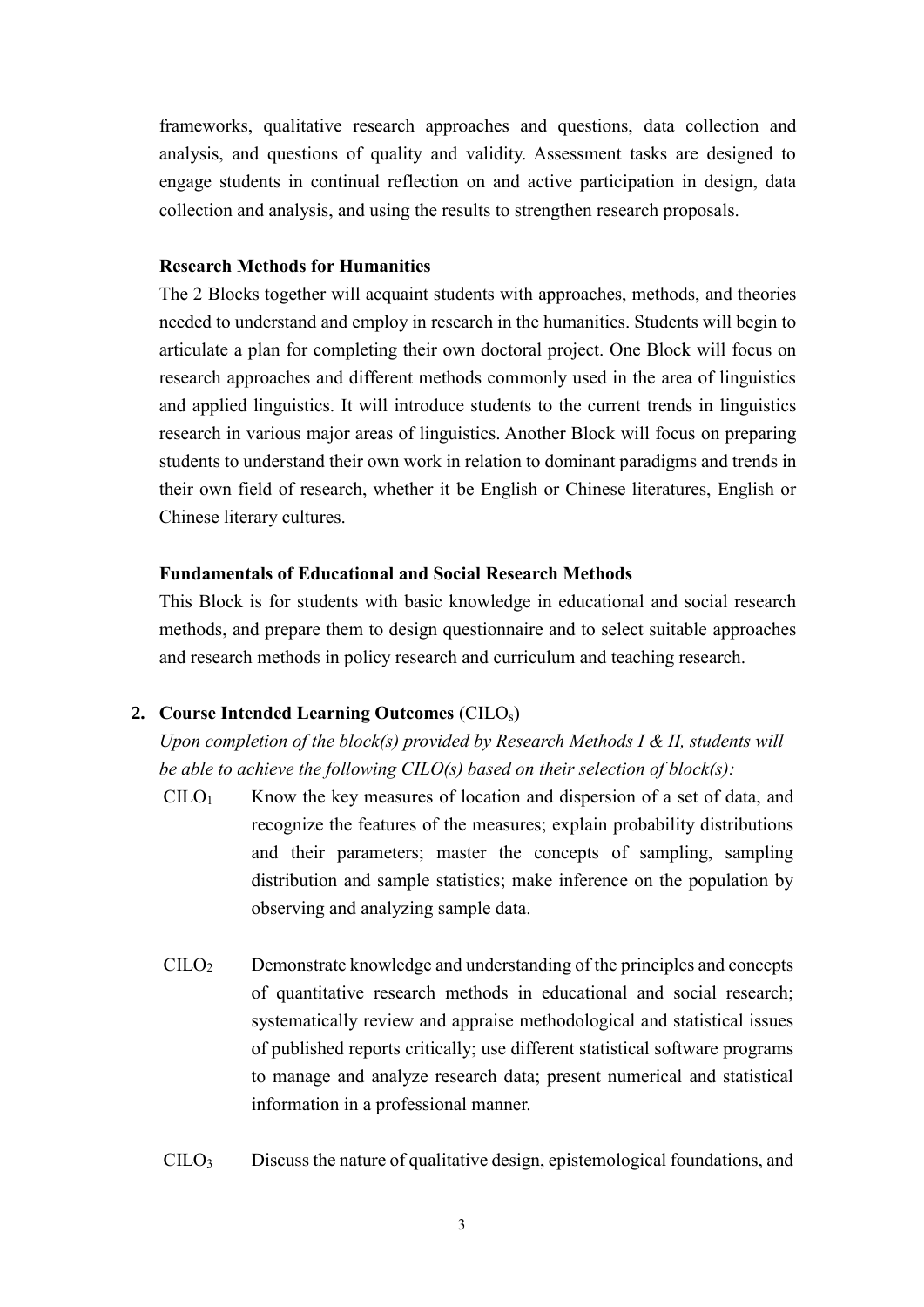types of research questions of qualitative research; design a conceptual framework and questions, data collection methods for qualitative research methods on their topic of research; analyze qualitative data with the assistance of appropriate qualitative data analysis software; write a short proposal for a qualitative research project.

- CILO<sup>4</sup> Have an overview of possible research topics in language studies and linguistic research; design and carry out independent research in the area of language studies and linguistic research; design common types of questionnaire in language studies and linguistic research; design interview guideline and do qualitative analysis.
- CILO<sup>5</sup> Articulate approaches, methods, and theories used in humanistic Research; define and design a coherent plan for their own doctoral Research; relate their own approach to the range of available options, and defend the value and meaning of their research in terms appropriate to their chosen field.

### **3. Content, CILOs and Teaching & Learning Activities**

| <b>Fundamental Concepts of Statistics</b> |                                                |                             |                                       |  |  |
|-------------------------------------------|------------------------------------------------|-----------------------------|---------------------------------------|--|--|
| <b>One Block</b>                          | Descriptive<br>Statistics;<br>Probability      |                             | Lecturing and<br>Discussion with some |  |  |
|                                           | Distributions; Sampling Distribution; Point    |                             |                                       |  |  |
|                                           | Basic<br>Estimations<br>Interval<br>and<br>and | C <sub>LO<sub>l</sub></sub> | online learning                       |  |  |
|                                           | Inferential Statistics                         |                             | materials provided                    |  |  |

| <b>Quantitative Research Methods</b> |                                           |        |                        |  |
|--------------------------------------|-------------------------------------------|--------|------------------------|--|
| <b>One Block</b>                     | Hypothesis Testing; Power and Sample Size |        |                        |  |
|                                      | Determination                             |        | Lecture, Computer lab, |  |
| <b>One Block</b>                     | Correlation and Regression                | $C LO$ | Tutorial (SPSS;        |  |
| <b>One Block</b>                     | Moderation; Mediation; Path Analysis      |        | $G^*Power$ ; R)        |  |
| <b>One Block</b>                     | Structural Equation Modeling (SEM)        |        |                        |  |

| <b>Qualitative Research Methods</b> |                                        |  |  |                             |                      |
|-------------------------------------|----------------------------------------|--|--|-----------------------------|----------------------|
| <b>One Block</b>                    | Foundation of Qualitative Research;    |  |  | C <sub>LO<sub>3</sub></sub> | Lecture, small-group |
|                                     | Research Design; Conceptual Frameworks |  |  | & class discussion,         |                      |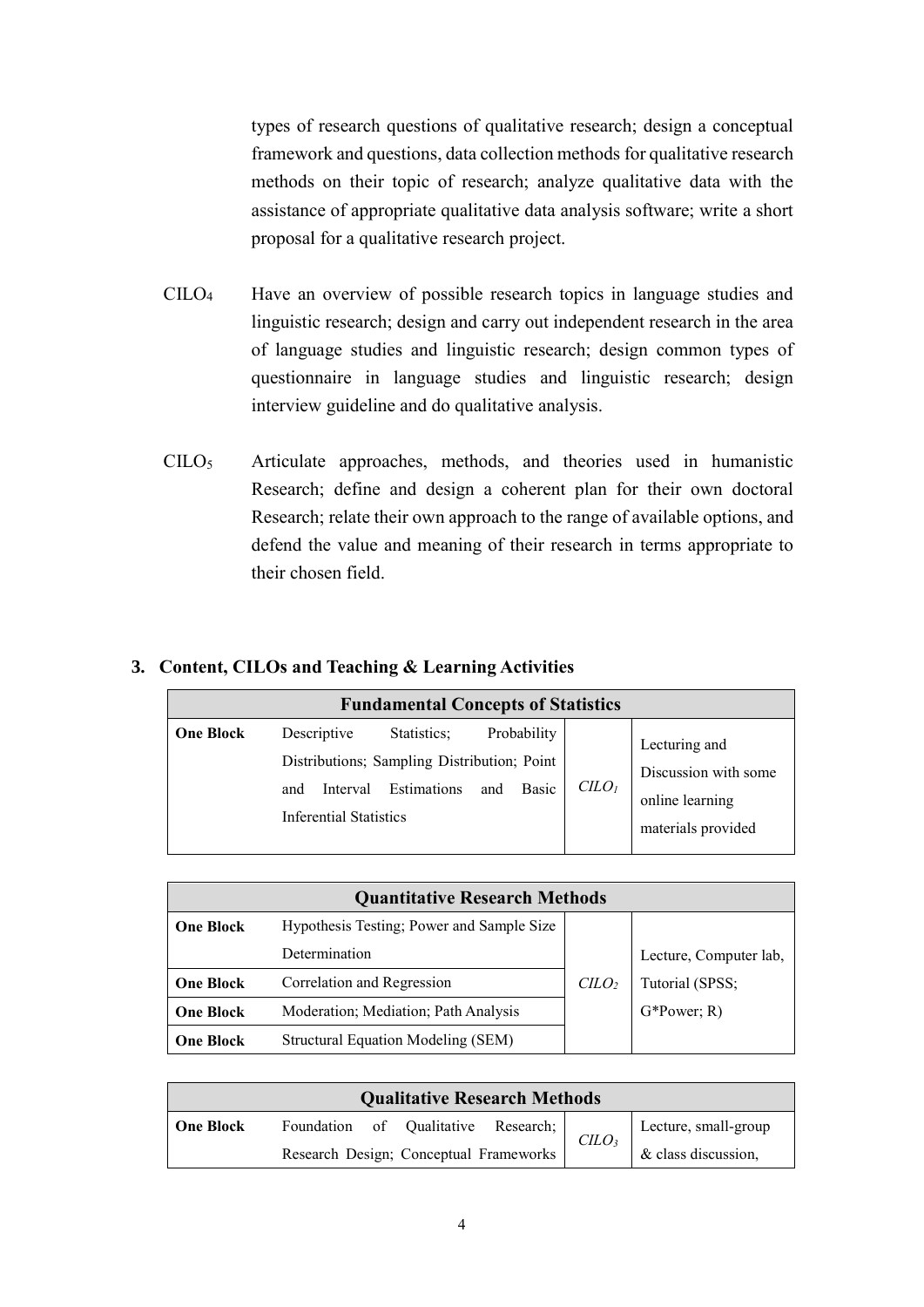|                  | and Research Questions for Qualitative    | interview activity,   |
|------------------|-------------------------------------------|-----------------------|
|                  | <b>Studies</b>                            | observation activity, |
| <b>One Block</b> | Overview of Data Collection Methods,      | coding activity       |
|                  | Observation,<br>Planning<br>Participant   | proposal assignment   |
|                  | Interviews, Conducting Interviews         |                       |
| <b>One Block</b> | Qualitative Research Approaches; Data     |                       |
|                  | Analysis: Coding & Theorizing; Presenting |                       |
|                  | and Proposing Qualitative Research        |                       |

| <b>Humanities Research Methods</b> |                                             |                          |                     |  |  |
|------------------------------------|---------------------------------------------|--------------------------|---------------------|--|--|
| <b>One Block</b>                   | Research in Humanities; Emerging Trends     |                          |                     |  |  |
|                                    | in Contemporary Humanities Research;        |                          |                     |  |  |
|                                    | Designing Informed Humanities Research;     |                          |                     |  |  |
|                                    | Field Positioning for Graduate Students     | $C$                      | Lecture, classwork, |  |  |
| <b>One Block</b>                   | Language Studies and Linguistics: Areas of  | C </th <th>tutorial</th> | tutorial            |  |  |
|                                    | interest in linguistics; Empirical research |                          |                     |  |  |
|                                    | design; Questionnaire design; Interview     |                          |                     |  |  |
|                                    | studies                                     |                          |                     |  |  |
|                                    |                                             |                          |                     |  |  |

| <b>Fundamentals of Educational and Social Research Methods</b> |                                                                                                                                 |                                                |                                               |  |
|----------------------------------------------------------------|---------------------------------------------------------------------------------------------------------------------------------|------------------------------------------------|-----------------------------------------------|--|
| <b>One Block</b>                                               | Systematic Review; Questionnaire Design;<br>Methods Commonly used in Policy<br>Research and Curriculum and Teaching<br>Research | C <sub>LO<sub>1</sub></sub><br>C <sub>LO</sub> | Lecture, group<br>discussion,<br>presentation |  |

# **4. Assessment**

| <b>Assessment Tasks</b>                            | Weighting $(\% )$ | <b>CILO</b>                 |  |
|----------------------------------------------------|-------------------|-----------------------------|--|
| <b>Block 1: Fundamental Concepts of Statistics</b> |                   |                             |  |
| (a) Online Test(s)                                 | 40%               | C <sub>LO<sub>l</sub></sub> |  |
| $(b)$ Quiz                                         | 60%               |                             |  |
| <b>Block 2: Quantitative Research Methods I</b>    |                   |                             |  |
| Take-home Exercise<br>(a)                          | 40%               |                             |  |
| Mini-Research Project<br>(b)                       | 60%               | $C LO$                      |  |
| <b>Block 3: Quantitative Research Methods II</b>   |                   |                             |  |
| (a) Take-home Exercise                             | 40%               | C <sub>LO</sub>             |  |
| (b) Mini-Research Project                          | 60%               |                             |  |
| <b>Block 5: Quantitative Research Methods III</b>  |                   |                             |  |
| (a) Take-home Exercise                             | 40%               |                             |  |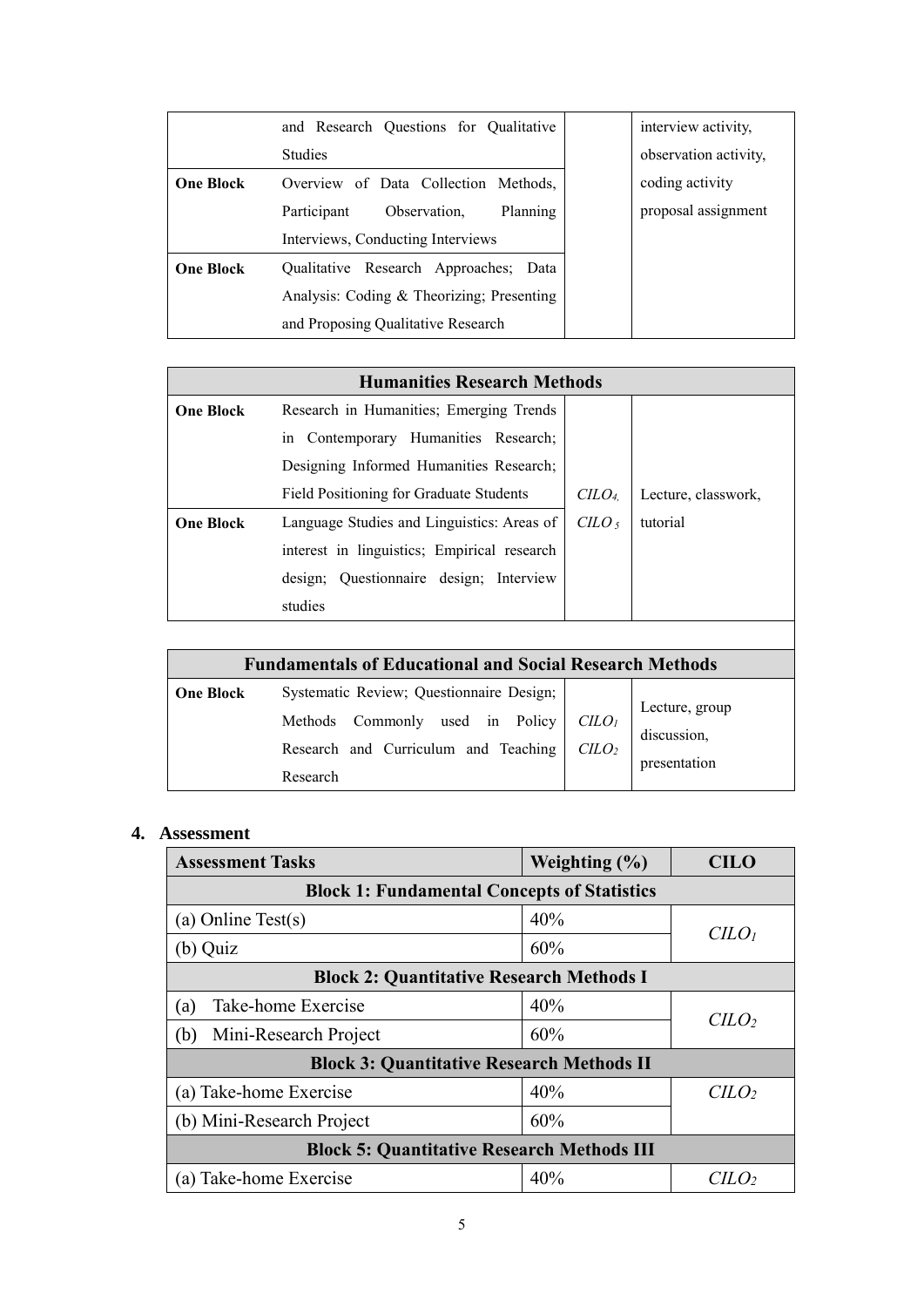| (b) Mini-Research Project                                                    | 60%  |                             |  |
|------------------------------------------------------------------------------|------|-----------------------------|--|
| <b>Block 6: Quantitative Research Methods IV</b>                             |      |                             |  |
| (a) Take-home Exercise                                                       | 40%  | $C$                         |  |
| (b) Mini-Research Project                                                    | 60%  |                             |  |
| <b>Block 4: Qualitative Research Methods I</b>                               |      |                             |  |
| Written report explaining a qualitative                                      |      |                             |  |
| research question on students' own topic of                                  | 100% | C <sub>LO</sub>             |  |
| research (1200-1500 words)                                                   |      |                             |  |
| <b>Block 7: Qualitative Research Methods II</b>                              |      |                             |  |
| Participant observation/interview exercise                                   | 100% |                             |  |
| memo (1200-1500 words)                                                       |      | C <sub>LO<sub>3</sub></sub> |  |
| <b>Block 8: Qualitative Research Methods III</b>                             |      |                             |  |
| Proposal for a qualitative research projects                                 | 100% | C <sub>LO<sub>3</sub></sub> |  |
| $($ >2000 words)                                                             |      |                             |  |
| <b>Block 9: Humanities Research Methods: Research Methods in Language</b>    |      |                             |  |
| <b>Studies and Linguistics</b>                                               |      |                             |  |
| A mini research proposal                                                     | 100% | C <sub>LO</sub>             |  |
| <b>Block 10: Humanities Research Methods: Research Methods in Literature</b> |      |                             |  |
| and Culture                                                                  |      |                             |  |
| Annotated bibliography (1200-1500 words)                                     | 100% | C <sub>LO</sub>             |  |
| <b>Block 11: Fundamentals of Educational and Social Research Methods</b>     |      |                             |  |
| Assignment                                                                   | 100% | $CLO_{1,2}$                 |  |

# **5. Required Text(s)**

**For Blocks in "Fundamental Concepts of Statistics", "Quantitative Research Methods" and "Fundamentals of Educational and Social Research Methods"** No prescribed text; reading lists will be provided during the lectures.

## **For Blocks in "Qualitative Research Methods"**

Maxwell, J. A. (2013). *Qualitative research design: An interactive approach (3rd Edition)*. Thousand Oaks, CA: Sage Publications. <http://library.eduhk.hk/record=b2048038~S5>

## **For the Block in "Research Methods in Language Studies and Linguistics"**

Wray, A., & Bloomer, A. (2013). *Projects in Linguistics. A practical guide to researching language*. London, New York: Routeledge